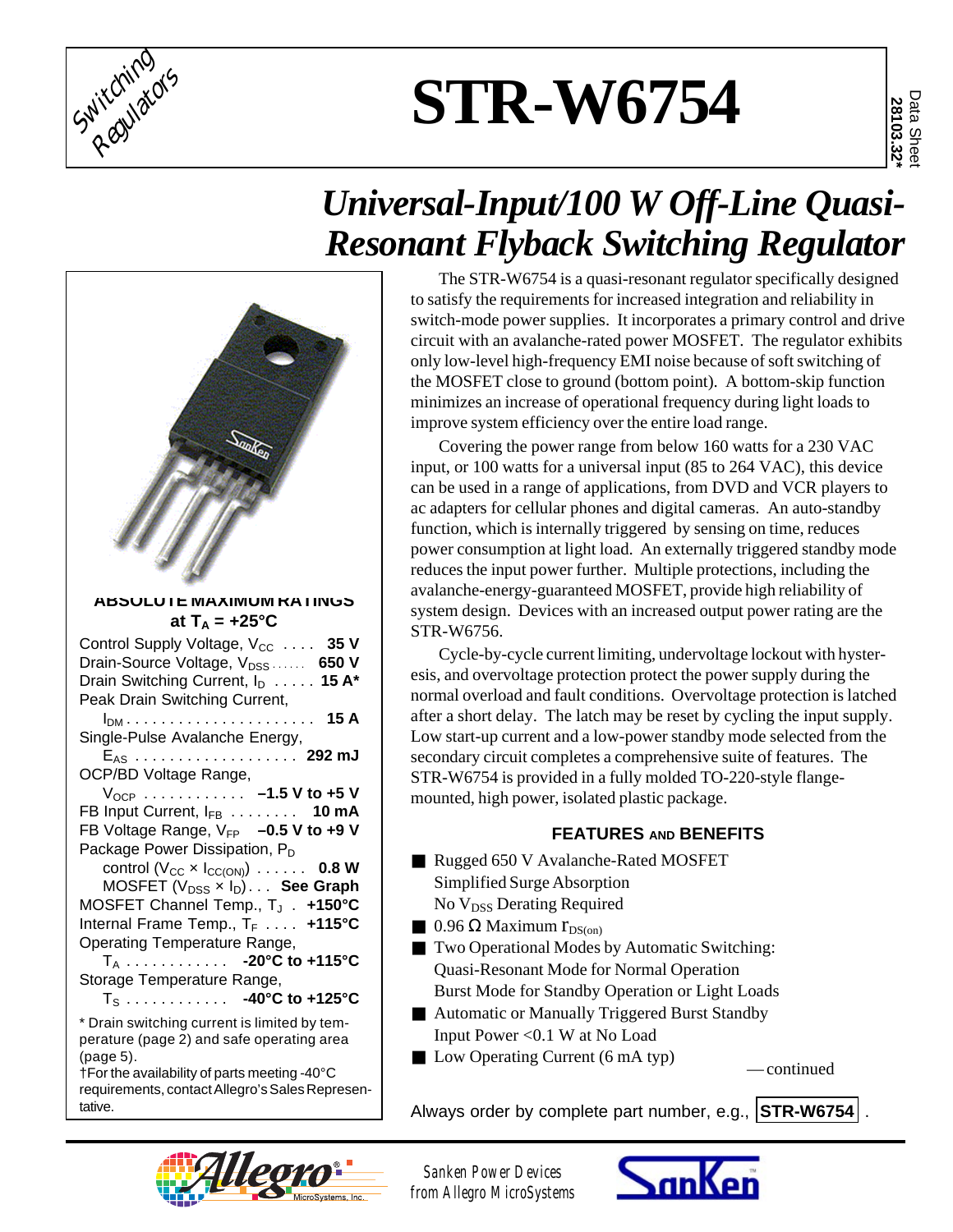



#### **FUNCTIONAL BLOCK DIAGRAM**



#### **FEATURES AND BENEFITS (cont'd)**

- Auto-Bias Function Stable Burst Operation Without Generating Interference
- Internal Off-Timer Circuit
- Built-In Constant-Voltage Drive
- Multiple Protections: Pulse-by-Pulse Overcurrent Protection Overload Protection with Auto Recovery Latching Overvoltage Protection Undervoltage Lockout with Hysteresis
- RoHS Compliant



115 Northeast Cutoff, Box 15036 Copyright © 2005 Allegro MicroSystems, Inc.

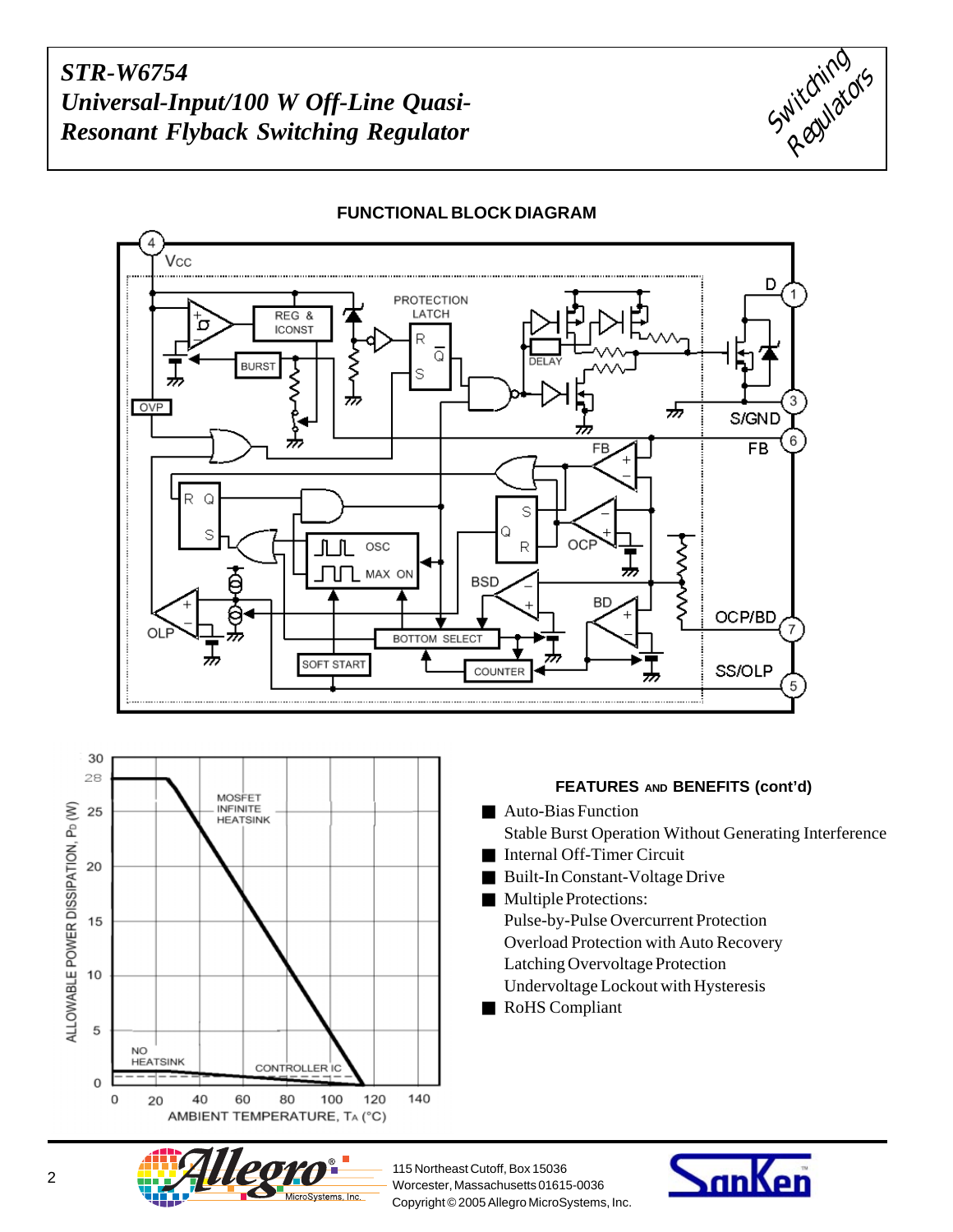

#### ELECTRICAL CHARACTERISTICS at T<sub>A</sub> = +25°C, V<sub>CC</sub> = 20 V, voltage measurements are referenced to S/GND terminal **(unless otherwise specified).**

|                                        |                                      |                                             | <b>Limits</b>            |        |        |              |  |  |  |
|----------------------------------------|--------------------------------------|---------------------------------------------|--------------------------|--------|--------|--------------|--|--|--|
| <b>Characteristic</b>                  | <b>Symbol</b>                        | <b>Test Conditions</b>                      | Min.                     | Typ.   | Max.   | <b>Units</b> |  |  |  |
| <b>Start-Up Operation</b>              |                                      |                                             |                          |        |        |              |  |  |  |
| <b>Operation Start Voltage</b>         | $V_{CC(ON)}$                         | Turn-on, $V_{CC} = 0 \rightarrow 19.9$ V    | 16.3                     | 18.2   | 19.9   | $\vee$       |  |  |  |
| Soft-Start Operation Stop Voltage      | V <sub>SS/OLP</sub>                  |                                             | 1.1                      | 1.2    | 1.4    | $\vee$       |  |  |  |
| Soft-Start Oper. Charging Current      | $I_{SS/OLP}$                         |                                             | $-390$                   | $-550$ | $-710$ | μA           |  |  |  |
| <b>Operation Stop Voltage</b>          | $V_{CC(OFF)}$                        | Turn-off, $V_{CC} = 19.9 \rightarrow 8.8 V$ | 8.8                      | 9.7    | 10.6   | $\vee$       |  |  |  |
| Circuit Current in Non-Operation       | $I_{CC(OFF)}$                        | $V_{CC}$ = 15 V                             | $\qquad \qquad -$        |        | 100    | μA           |  |  |  |
| <b>Normal Operation</b>                |                                      |                                             |                          |        |        |              |  |  |  |
| Drain-Source Breakdown Voltage         | $V_{(BR)DSS}$                        | $I_D = 300 \mu A$                           | 650                      |        |        | $\vee$       |  |  |  |
| Drain Leakage Current                  | $I_{DSS}$                            | $V_{DS} = 650 V$                            | -                        |        | 300    | μA           |  |  |  |
| <b>On-State Resistance</b>             | $r_{DS(on)}$                         | $I_D = 1.9 A$ , $T_J = +25$ °C              | $\overline{\phantom{0}}$ | —      | 0.96   | $\Omega$     |  |  |  |
| Switching Time                         | $t_f$                                |                                             |                          |        | 400    | ns           |  |  |  |
| <b>Circuit Current</b>                 | $I_{CC(ON)}$                         |                                             | —                        | -      | 6.0    | mA           |  |  |  |
| <b>Oscillation Frequency</b>           | $\boldsymbol{\mathsf{f}}_\text{osc}$ |                                             | 19                       | 22     | 25     | kHz          |  |  |  |
| Bottom-Skip Oper. Threshold Volt.      | $V_{OCPBD(BS1)}$                     |                                             | $-605$                   | $-665$ | $-720$ | mV           |  |  |  |
|                                        | $V_{OCPBD(BS2)}$                     |                                             | $-385$                   | $-435$ | $-485$ | mV           |  |  |  |
| Quasi-Resonant Oper. Threshold         | $V_{OCPBD(TH1)}$                     |                                             | 280                      | 400    | 520    | mV           |  |  |  |
|                                        | $V_{OCPBD(TH2)}$                     |                                             | 670                      | 800    | 930    | mV           |  |  |  |
| Feedback-Pin Threshold Voltage         | $V_{FB(OFF)}$                        |                                             | 1.32                     | 1.45   | 1.58   | V            |  |  |  |
| Feedback-Pin Current                   | $I_{FB(ON)}$                         |                                             | 600                      | 1000   | 1400   | μA           |  |  |  |
| <b>Standby Operation</b>               |                                      |                                             |                          |        |        |              |  |  |  |
| <b>Standby Operation Start Voltage</b> | $V_{CC(S)}$                          | $V_{CC} = 0 \rightarrow 12.2 V$             | 10.3                     | 11.1   | 12.1   | $\vee$       |  |  |  |
| Standby Oper. Start Volt. Interval     | $V_{\rm CC}$                         |                                             | 1.10                     | 1.35   | 1.65   | V            |  |  |  |
| <b>Standby Non-Operation Current</b>   | $I_{CC(S)}$                          | $V_{CC} = 10.2 V$                           | —                        | 20     | 56     | μA           |  |  |  |
| Feedback-Pin Current                   | $I_{FB(ON)}$                         | $V_{\text{CC}} = 10.2 \text{ V}$            | $\overline{\phantom{0}}$ | 4.0    | 14     | μA           |  |  |  |
| Feedback-Pin Threshold Voltage         | $V_{FB(S)}$                          | $V_{CC}$ = 12.2 V                           | 0.55                     | 1.10   | 1.50   | V            |  |  |  |
| Minimum ON Time                        | $t_{on(min)}$                        |                                             | 0.5                      | 0.8    | 1.2    | μs           |  |  |  |

continued next page ...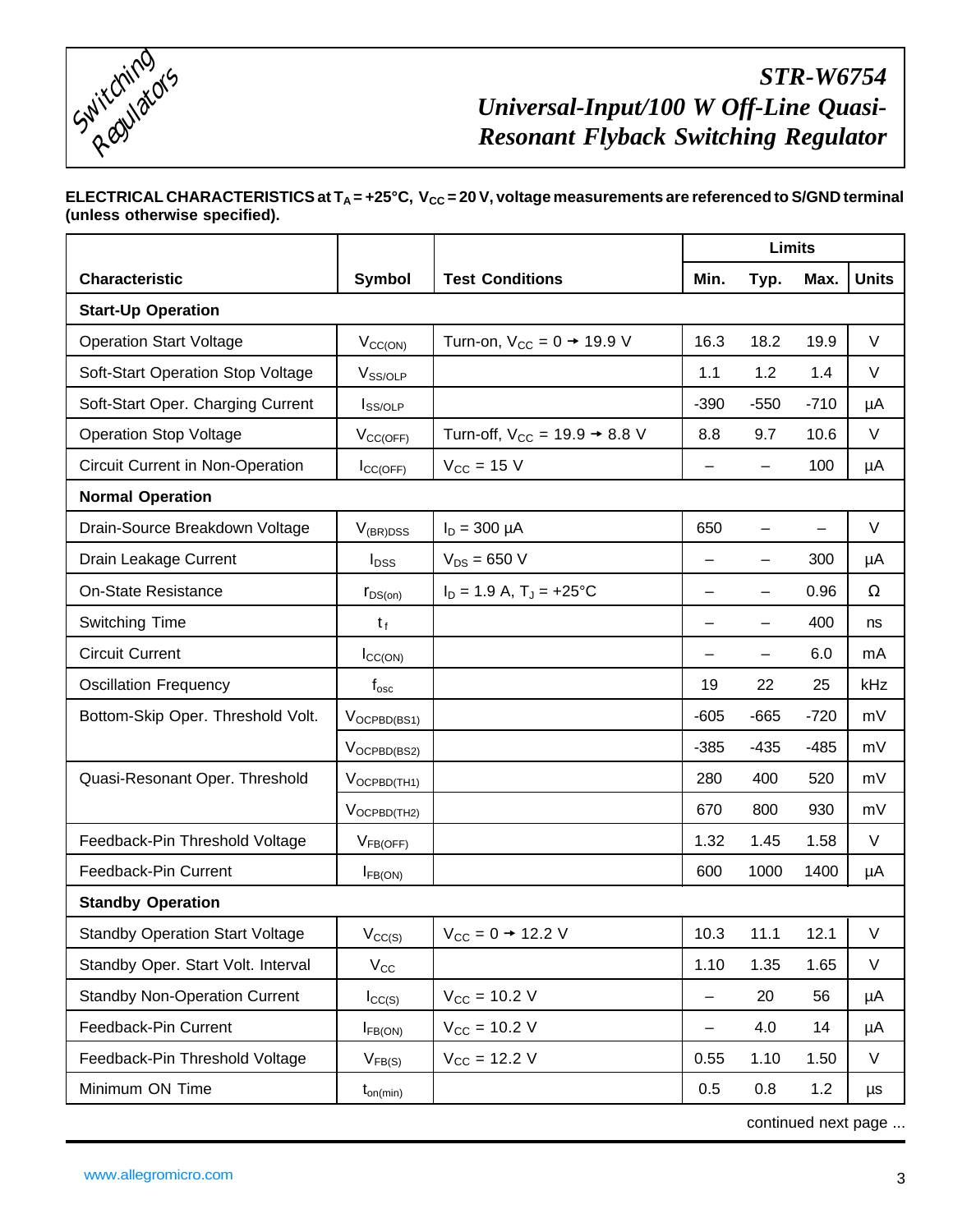

ELECTRICAL CHARACTERISTICS at T<sub>A</sub> = +25°C, V<sub>CC</sub> = 20 V, voltage measurements are referenced to S/GND terminal **(unless otherwise specified).**

|                                     |                        |                                                               | Limits |          |          |               |
|-------------------------------------|------------------------|---------------------------------------------------------------|--------|----------|----------|---------------|
| <b>Characteristic</b>               | Symbol                 | <b>Test Conditions</b>                                        | Min.   | Typ.     | Max.     | <b>Units</b>  |
| <b>Protection Operation</b>         |                        |                                                               |        |          |          |               |
| <b>OVP Operation Voltage</b>        | $V_{\text{CC(OVP)}}$   | Turn-off, $V_{CC} = 0 \rightarrow 29.9 V$                     | 25.5   | 27.7     | 29.9     | V             |
| Maximum ON Time                     | $t_{on(max)}$          |                                                               | 27.5   | 32.5     | 39.0     | μs            |
| <b>OLP Operation Voltage</b>        | V <sub>SSOLP</sub>     |                                                               | 4.0    | 4.9      | 5.8      | V             |
| <b>OLP Operation Current</b>        | <b>I</b> ssolp         |                                                               | $-6.0$ | $-11$    | $-16$    | μA            |
| Overcurrent Detect. Threshold Volt. | $V_{OCPBD(LIM)}$       |                                                               | -0.895 | $-0.940$ | $-0.995$ | $\vee$        |
| <b>OCP/BD-Pin Current</b>           | $I_{OCPBD}$            |                                                               | $-40$  | $-100$   | $-250$   | μA            |
| <b>Latch Holding Current</b>        | $I_{\text{CC(H)}}$     | $V_{\text{CC}} = 29.9 \rightarrow V_{\text{CC(OFF)}} - 0.3 V$ | —      | 45       | 140      | mA            |
| Latch Release Voltage               | $V_{CC(L)}$            | $V_{\text{CC}} = 29.9 \rightarrow 6 V$                        | 6.0    | 7.2      | 8.5      | V             |
| <b>Other</b>                        |                        |                                                               |        |          |          |               |
| <b>Thermal Resistance</b>           | $R_{\theta \text{JF}}$ | Output junction-to-frame                                      |        |          | 1.6      | $\degree$ C/W |

NOTES: 1. Typical Data is for design information only.

2. Negative current is defined as coming out of (sourcing) the specified device termninal.



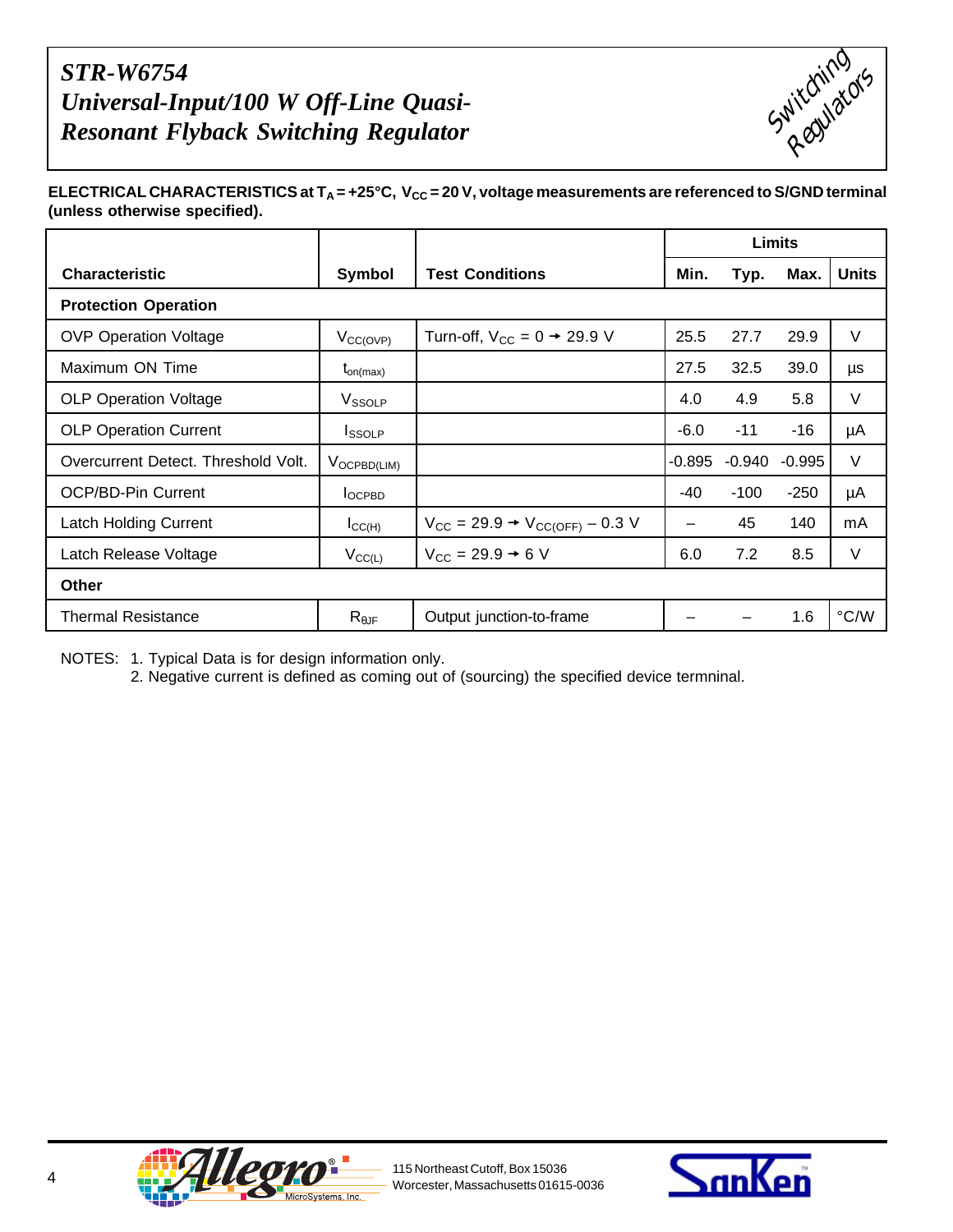



#### **MOSFET TYPICAL CHARACTERISTICS**

Avalanche energy is measured at  $V_{DD} = 99 V$ ,  $L = 20$  mH,  $I_L = 5.1$  A.

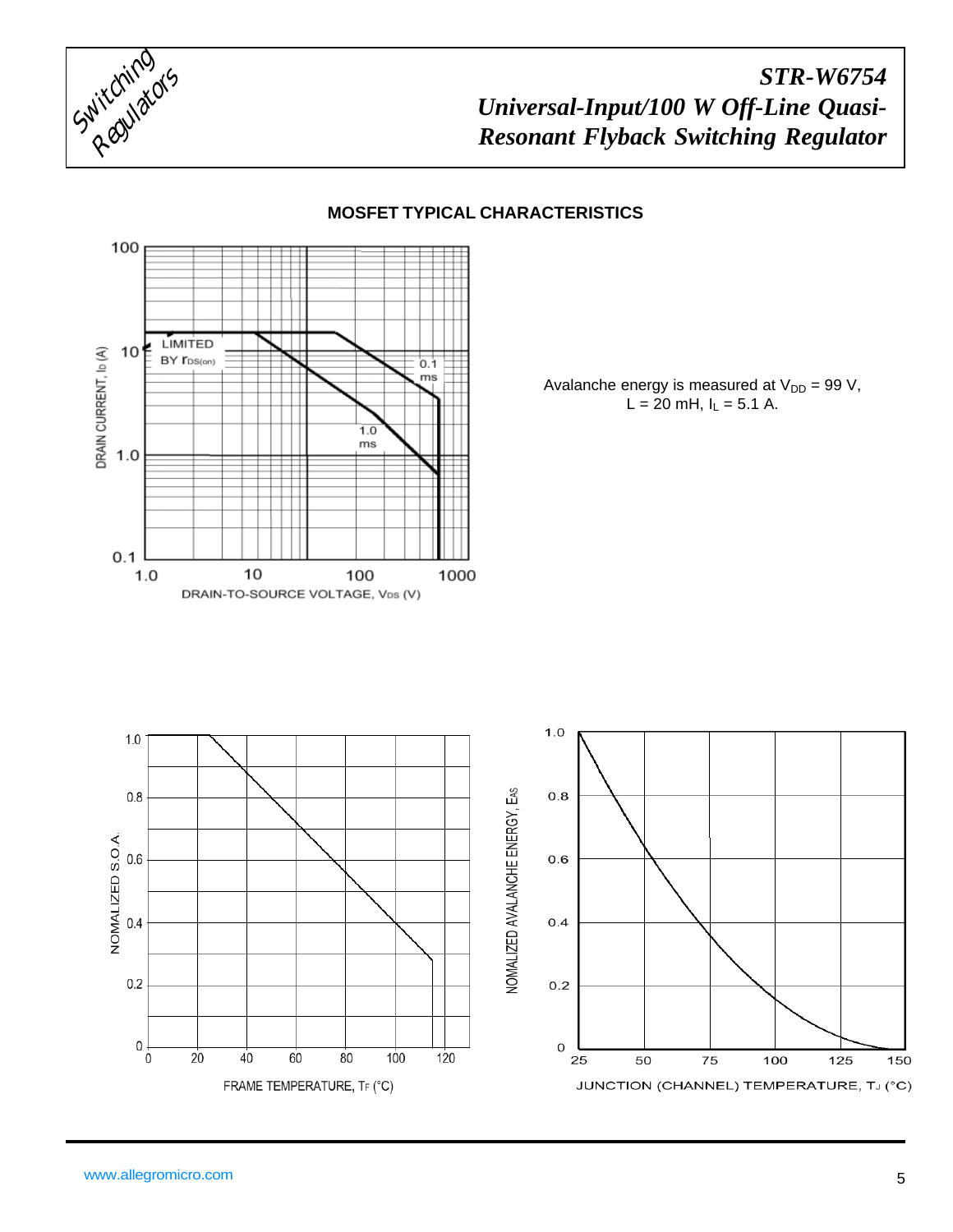

### **MOSFET TYPICAL CHARACTERISTICS (cont'd)**



**WARNING** — These devices are designed to be operated at lethal voltages and energy levels. Circuit designs that embody these components must conform with applicable safety requirements. Precautions must be taken to prevent accidental contact with power-line potentials. Do not connect grounded test equipment. The use of an isolation transformer is recommended during circuit development and breadboarding.



115 Northeast Cutoff, Box 15036

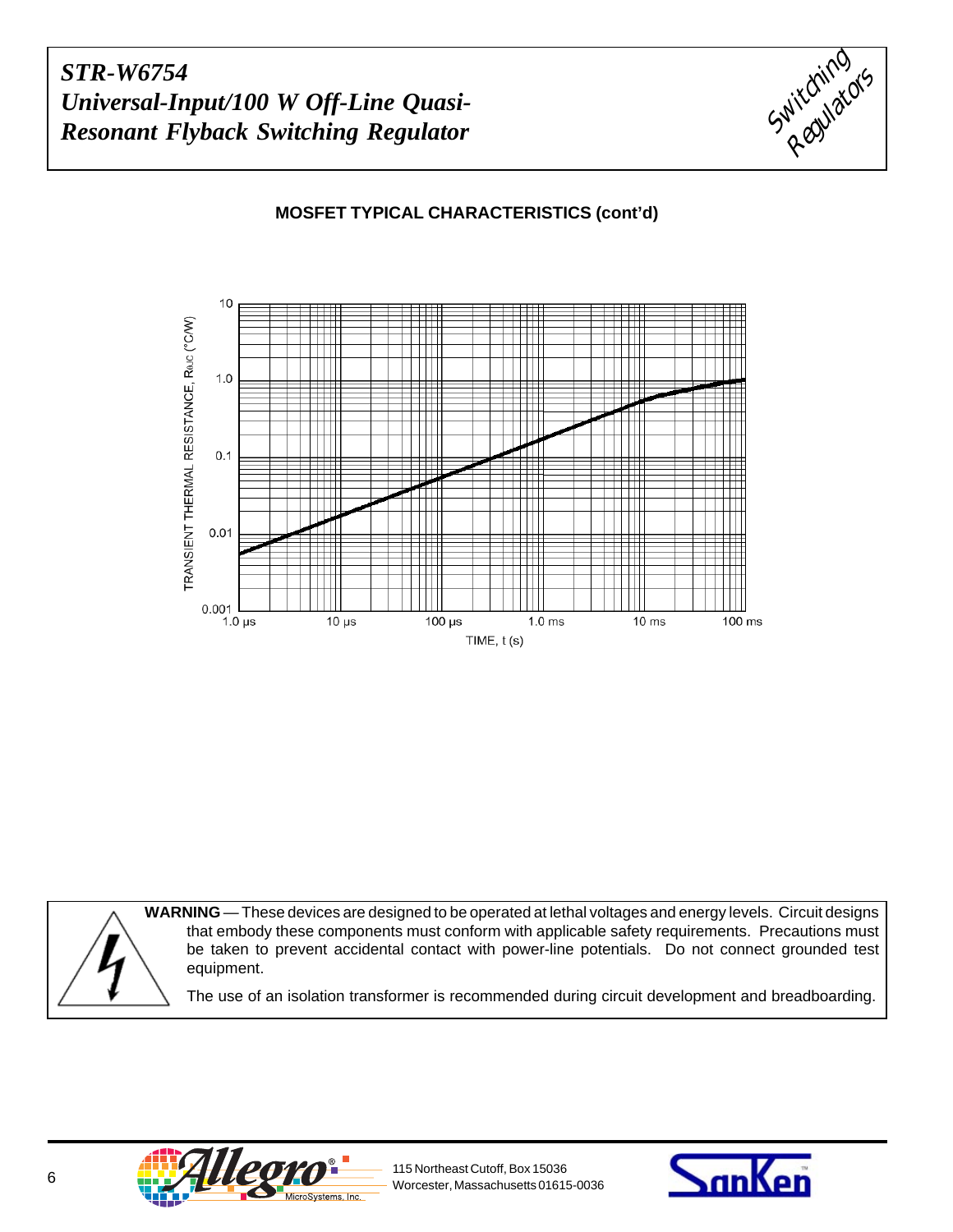

#### **APPLICATIONS INFORMATION**



#### **Typical Application**

Complete product description and applications information is provided in Application Note 28103.30, *Series STR-W6750 Off-Line Quasi-Resonant Flyback Switching Regulators*.

*The products described herein are manufactured in Japan by Sanken Electric Co., Ltd. for sale by Allegro MicroSystems, Inc.*

*Sanken and Allegro reserve the right to make, from time to time, such departures from the detail specifications as may be required to permit improvements in the performance, reliability, or manufacturability of its products. Therefore, the user is cautioned to verify that the information in this publication is current before placing any order.*

*When using the products described herein, the applicability and suitability of such products for the intended purpose shall be reviewed at the users responsibility.*

*Although Sanken undertakes to enhance the quality and reliability of its products, the occurrence of failure and defect of semiconductor products at a certain rate is inevitable.*

*Users of Sanken products are requested to take, at their own risk, preventative measures including safety design of the equipment or systems against any possible injury, death, fires or damages to society due to device failure or malfunction.*

*Sanken products listed in this publication are designed and intended for use as components in general-purpose electronic equipment or apparatus (home appliances, office equipment, telecommunication equipment, measuring equipment, etc.). Their use in any application requiring radiation hardness assurance (e.g., aerospace equipment) is not supported.*

*When considering the use of Sanken products in applications where higher reliability is required (transportation equipment and its control systems or equipment, fire- or burglar-alarm systems, various safety devices, etc.), contact a company sales representative to discuss and obtain written confirmation of your specifications.*

*The use of Sanken products without the written consent of Sanken in applications where extremely high reliability is required (aerospace equipment, nuclear power-control stations, life-support systems, etc.) is strictly prohibited.*

*The information included herein is believed to be accurate and reliable. Application and operation examples described in this publication are given for reference only and Sanken and Allegro assume no responsibility for any infringement of industrial property rights, intellectual property rights, or any other rights of Sanken or Allegro or any third party that may result from its use.*